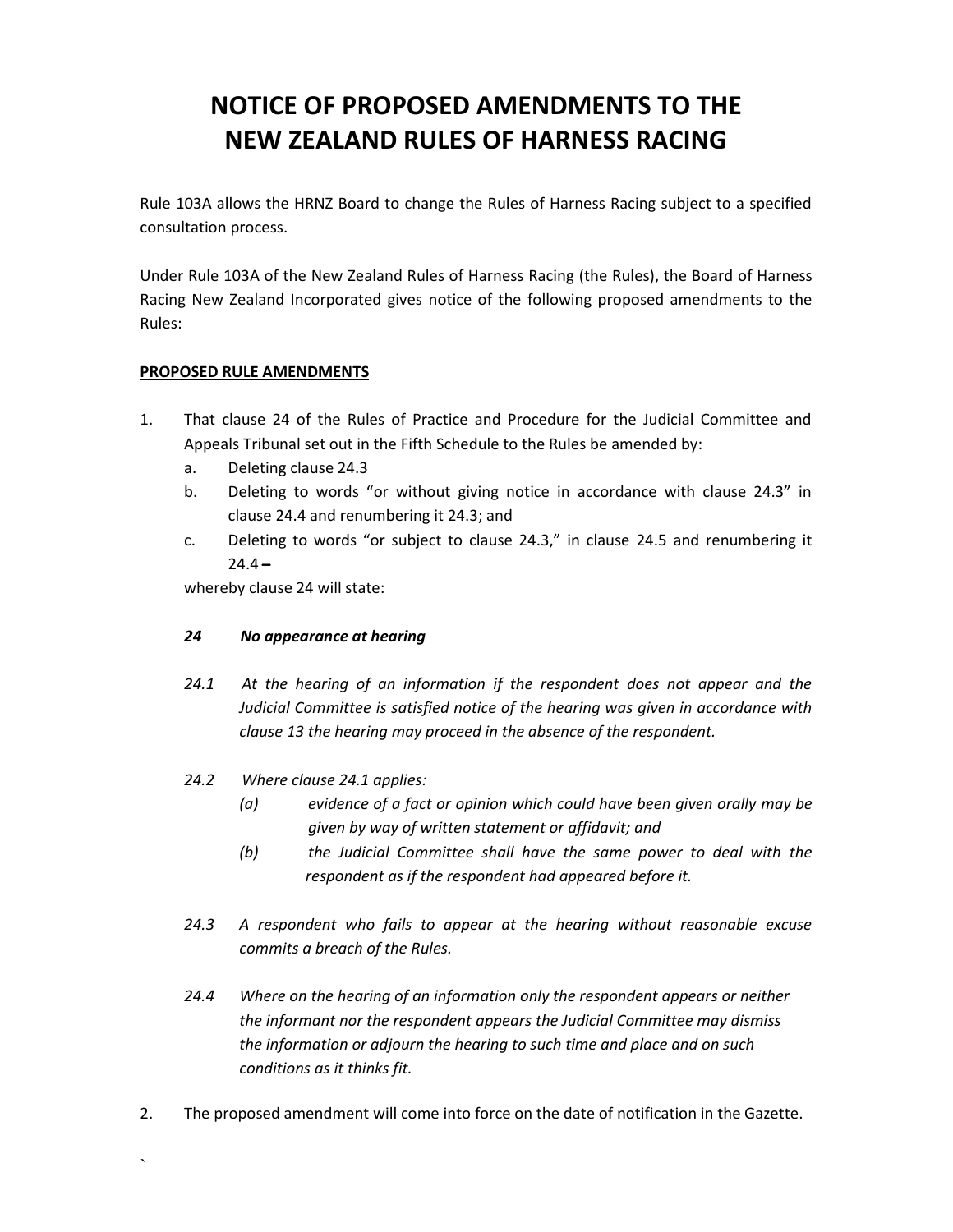#### **BACKGROUND**

At a meeting held on 11 February 2019 between members of the HRNZ Board, the Trainers and Drivers representative, the RIU, and the JCA regarding the use of the whip, agreement was reached that persons not attending hearings by admitting a breach of the rules was counter productive.

The meeting recommended an amendment of the rules, to the Board.

The proposed amendments by the Board will remove the option of a person not attending the hearing by admitting a breach of the rules. The amendment to the rules does retain the discretion of the Judicial Committee to proceed in the absence of the person charged, to ensure hearings are not unnecessarily delayed.

The purpose of judicial proceedings in racing include to ensure racing is conducted within the rules, and to uphold and maintain the high standards expected of those participating in racing. Where appropriate there may be educational material provided at a hearing. It is proposed for a breach of the use of the whip rules to have available a video showing the use of the whip in accordance with the rules and regulations to educate drivers.

#### **PROPOSED RULE CHANGES TO BE CONSIDERED BY THE BOARD**

Pursuant to the Rules, notice is given to every Club and Kindred Body that the proposed amendments will be considered at the HRNZ Board Meeting to be held on **Friday 31 May 2019**.

#### **INDUSTRY CONSULTATION**

 $\sum_{i=1}^n \alpha_i$ 

Clubs and Kindred Bodies may make written submissions to the Board as regards the proposed amendments and shall advise the Board if they wish to appear before the Board to make oral submissions on the proposed amendments **by 4.30 pm Tuesday 21 May 2019**.

Submissions should be addressed to:

Chief Executive Harness Racing New Zealand Incorporated PO Box 459 CHRISTCHURCH 8140 Email: leanne@hrnz.co.nz